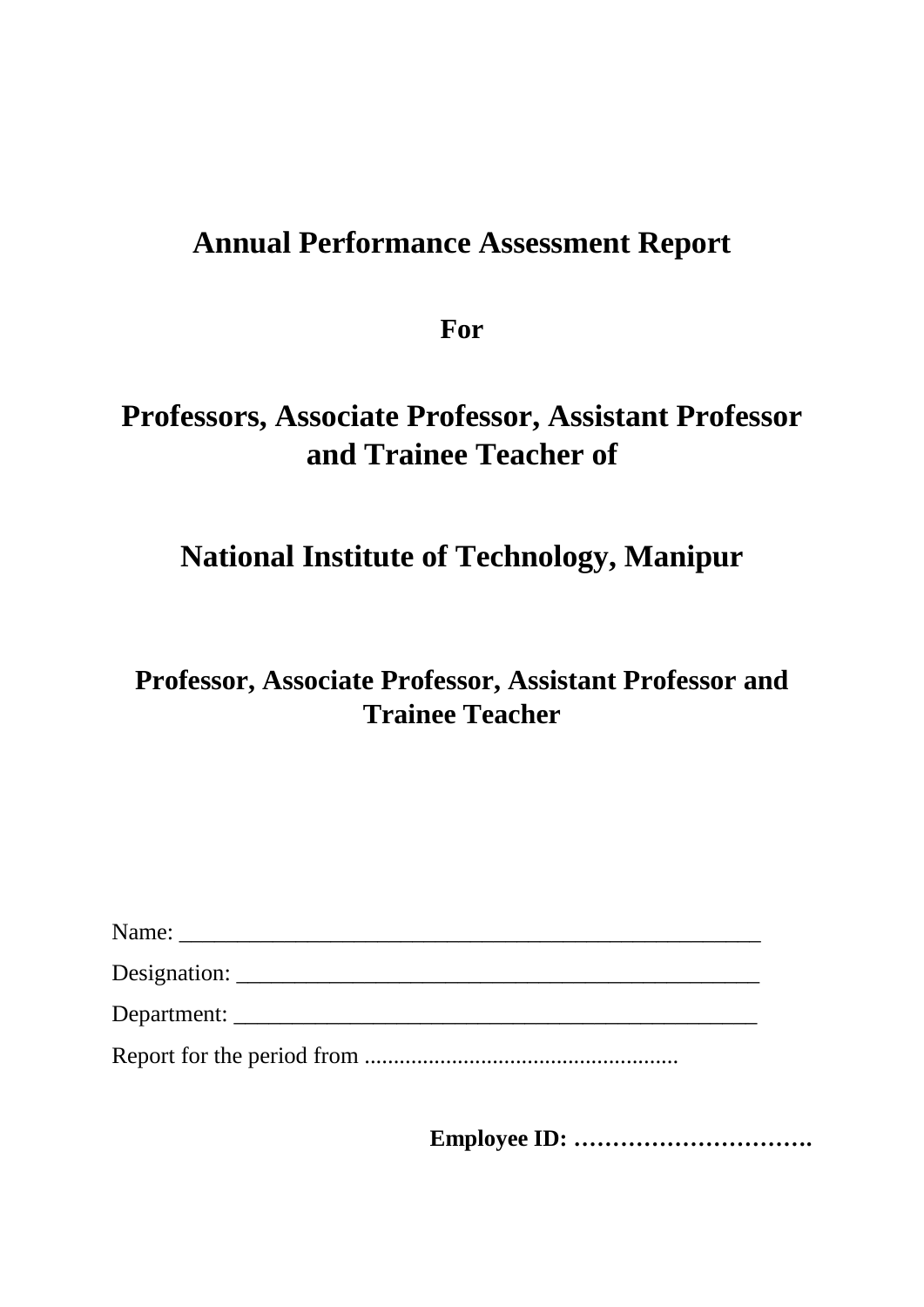## **PERSONAL DATA**

## **Part-1**

## (To be filled by Establishment Section of the Institute)

| 1. Name of Prof./Associate Prof./<br>Asst. Professor/Trainee Teacher |  |
|----------------------------------------------------------------------|--|
|                                                                      |  |
| 3. Date of continuous appointment<br>to the present grade            |  |
| 4. Present post and date of appointment<br>thereto                   |  |

5. Period of absence/Period of Training from duty during the year.

| <b>Nature of Leave</b>                                                | <b>Leave at Credit as on</b><br>or respective date<br>of joining | Availed during the period |
|-----------------------------------------------------------------------|------------------------------------------------------------------|---------------------------|
| Earned Leave (EL)                                                     |                                                                  |                           |
| Half Pay Leave (HPL)                                                  |                                                                  |                           |
| <b>Commuted Leave</b>                                                 |                                                                  |                           |
| Extra Ordinary Leave (EOL)                                            |                                                                  |                           |
| Casual Leave (CL)                                                     |                                                                  |                           |
| Vacation                                                              |                                                                  |                           |
| Special Casual Leave (SCL)<br>- Other Organization's Work             |                                                                  |                           |
| Special Casual Leave (SCL)<br>- For own academic growth               |                                                                  |                           |
| Leave Not Due (LND)                                                   |                                                                  |                           |
| Leave Without Pay                                                     |                                                                  |                           |
|                                                                       | <b>TOTAL</b>                                                     |                           |
| Nos. of days on which he/she was<br>out of Station for Personal work  |                                                                  |                           |
| Nos. of days on which he/she was<br>out of station for Institute work |                                                                  |                           |

**Assistant Registrar (Administration)**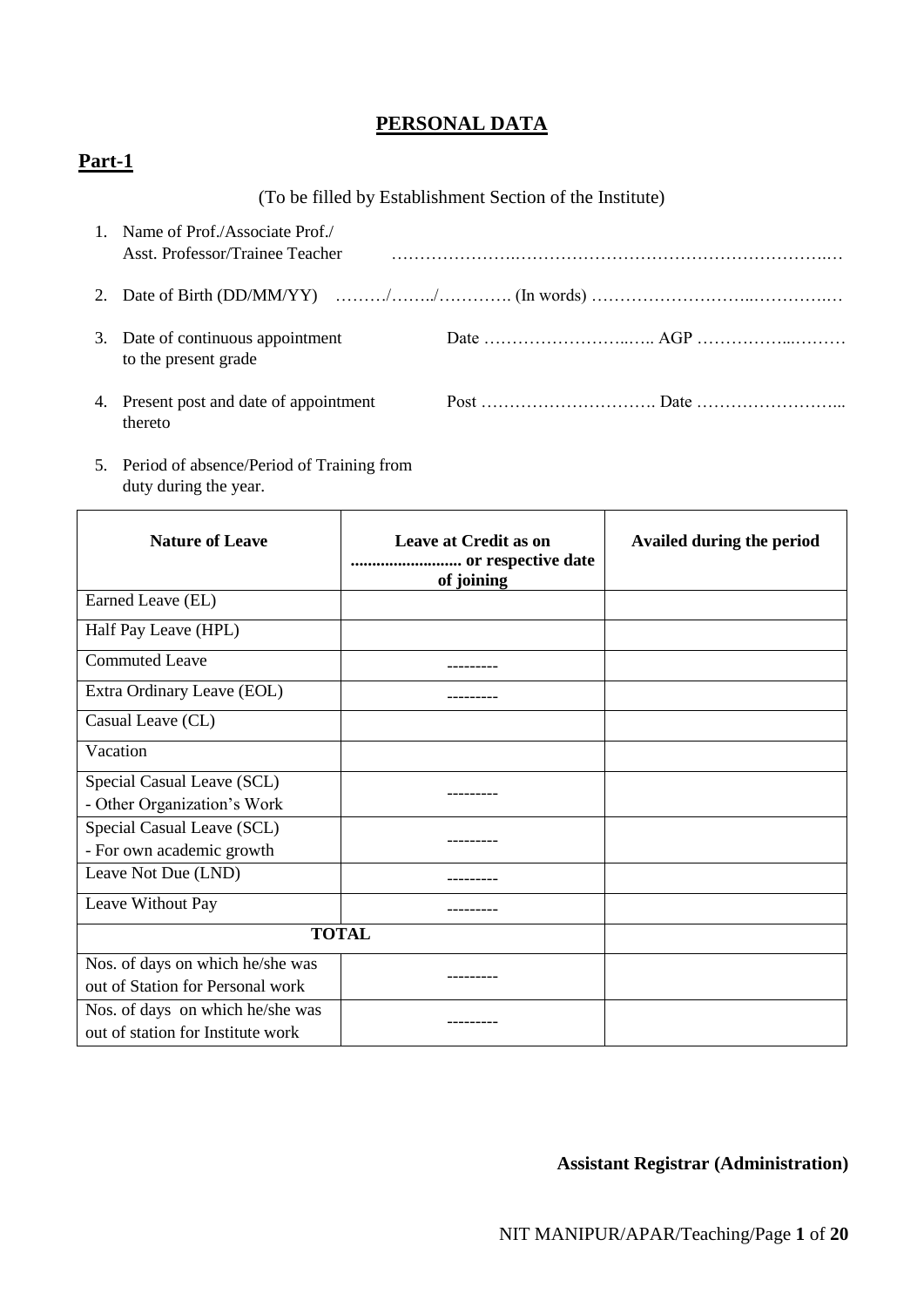#### **Part-2** To be filled in by the Professor/Associate Professor/Assistant Professor reported upon (Please read carefully the instructions before filing the entries)

## **1. Brief description of duties**

## A) Teaching

| SI.<br>No. | <b>Semester</b><br>or Term | Course<br>Code | <b>Credits</b> | No. of<br>students<br>in the<br>class | Coordinator<br>or<br>Co-teacher | No. of<br>scheduled<br>classes | No. of<br>scheduled<br>classes<br>engaged | No. of<br>extra<br>$\operatorname{classes}$<br>engaged | No. of class<br>test/quiz etc.<br>conducted in<br>the courses | No. of<br>previous<br>occasions<br>this Course<br>is taught by<br>you |
|------------|----------------------------|----------------|----------------|---------------------------------------|---------------------------------|--------------------------------|-------------------------------------------|--------------------------------------------------------|---------------------------------------------------------------|-----------------------------------------------------------------------|
| 1          | 2                          | 3              | $\overline{4}$ | $5^{\circ}$                           | 6                               | $\overline{7}$                 | 8                                         | 9                                                      | 10                                                            | 11                                                                    |
|            |                            |                |                |                                       |                                 |                                |                                           |                                                        |                                                               |                                                                       |
|            |                            |                |                |                                       |                                 |                                |                                           |                                                        |                                                               |                                                                       |
|            |                            |                |                |                                       |                                 |                                |                                           |                                                        |                                                               |                                                                       |
|            |                            |                |                |                                       |                                 |                                |                                           |                                                        |                                                               |                                                                       |
|            |                            |                |                |                                       |                                 |                                |                                           |                                                        |                                                               |                                                                       |
|            |                            |                |                |                                       |                                 |                                |                                           |                                                        |                                                               |                                                                       |
|            |                            |                |                |                                       |                                 |                                |                                           |                                                        |                                                               |                                                                       |
|            |                            |                |                |                                       |                                 |                                |                                           |                                                        |                                                               |                                                                       |
|            |                            |                |                |                                       |                                 |                                |                                           |                                                        |                                                               |                                                                       |
|            |                            |                |                |                                       |                                 |                                |                                           |                                                        |                                                               |                                                                       |

#### B) Research

B.1 Sponsored Research

B.1(a) Project submitted for sponsored research grants (All amounts in Rs. Lakh)

| Sl.<br>No. | <b>Title of the Project</b> | Grant<br>asked<br>for | <b>Funding Agency</b> | Date of<br>submission<br>of Project | Grant<br><b>Received</b> | Date of<br>receipt of<br>grant | <b>Numbers of</b><br><b>Co-Investigators including</b><br>the faculty being assessed |
|------------|-----------------------------|-----------------------|-----------------------|-------------------------------------|--------------------------|--------------------------------|--------------------------------------------------------------------------------------|
|            | $\overline{2}$              | 3                     | $\overline{4}$        | 5                                   | 6                        | 7                              | 8                                                                                    |
|            |                             |                       |                       |                                     |                          |                                |                                                                                      |
|            |                             |                       |                       |                                     |                          |                                |                                                                                      |
|            |                             |                       |                       |                                     |                          |                                |                                                                                      |
|            |                             |                       |                       |                                     |                          |                                |                                                                                      |
|            |                             |                       |                       |                                     |                          |                                |                                                                                      |
|            |                             |                       |                       |                                     |                          |                                |                                                                                      |
|            |                             |                       |                       |                                     |                          |                                |                                                                                      |
|            |                             |                       |                       |                                     |                          |                                |                                                                                      |
|            |                             |                       |                       |                                     |                          |                                |                                                                                      |
|            |                             |                       |                       |                                     |                          |                                |                                                                                      |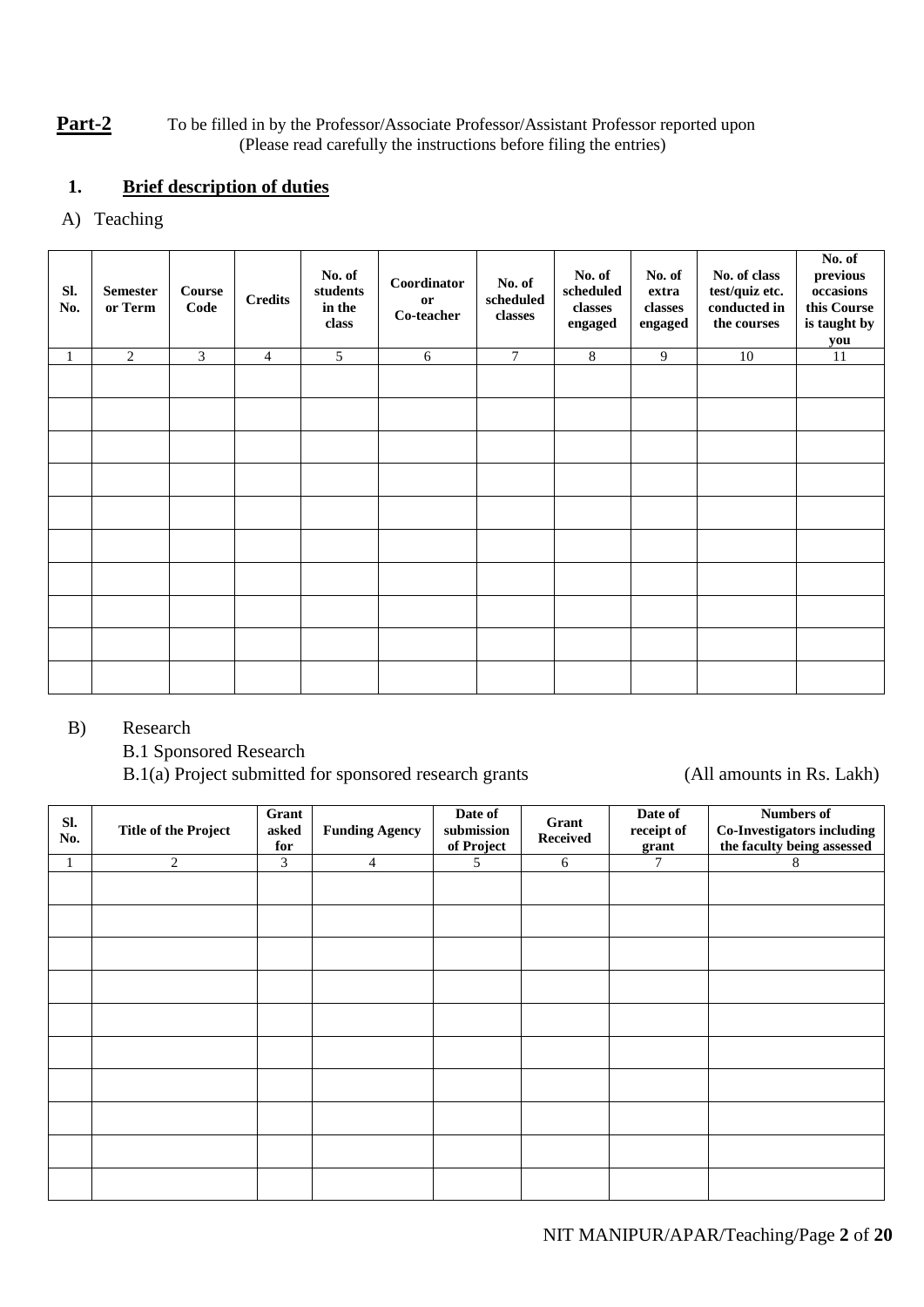## B. 1 (b) Details of ongoing Project (All amounts in Rs. Lakh)

| SI.<br>No. | <b>Title of the Project</b> | Date of<br>sanction | Date of<br>completion | Grant<br>approved | Grant<br>released | <b>Expenditure</b><br>in previous<br>financial year | <b>Expenditure</b><br>in present<br>financial year | Nos. of Co-<br><b>Investigators</b> |
|------------|-----------------------------|---------------------|-----------------------|-------------------|-------------------|-----------------------------------------------------|----------------------------------------------------|-------------------------------------|
|            | 2                           | 3                   | 4                     | 5                 | 6                 |                                                     | 8                                                  | 9                                   |
|            |                             |                     |                       |                   |                   |                                                     |                                                    |                                     |
|            |                             |                     |                       |                   |                   |                                                     |                                                    |                                     |
|            |                             |                     |                       |                   |                   |                                                     |                                                    |                                     |
|            |                             |                     |                       |                   |                   |                                                     |                                                    |                                     |
|            |                             |                     |                       |                   |                   |                                                     |                                                    |                                     |

B.1(c) Facilities created in the Institute out of research fund

B.1(d) List of Publications in approved journals based on above projects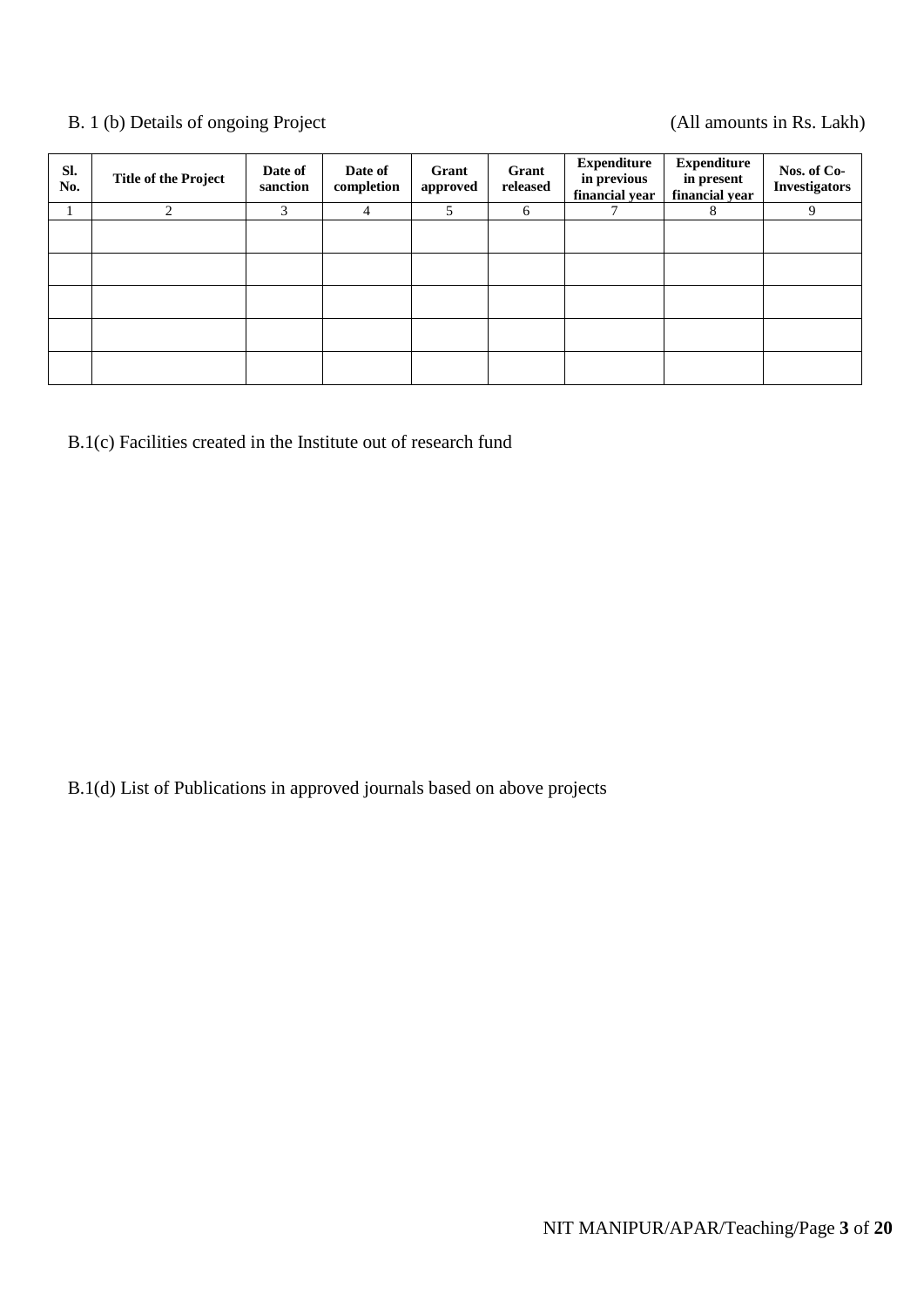## B.2 Project guidance

B.2 (a) B. Tech Project

| Sl.<br>No. | <b>Title of the Project</b> | Nos. of students in<br>project | <b>Ongoing or completed</b> | Nos. of additional<br>supervisors |
|------------|-----------------------------|--------------------------------|-----------------------------|-----------------------------------|
|            | $\mathfrak{D}$              | 3                              | 4                           | 5                                 |
|            |                             |                                |                             |                                   |
|            |                             |                                |                             |                                   |
|            |                             |                                |                             |                                   |
|            |                             |                                |                             |                                   |
|            |                             |                                |                             |                                   |
|            |                             |                                |                             |                                   |

## B.2 (b) M. Tech. Project

| SI.<br>No. | <b>Title of the Project</b> | Name of the<br><b>Ongoing or completed</b><br>Candidate |   |  |  |
|------------|-----------------------------|---------------------------------------------------------|---|--|--|
|            | $\overline{c}$              | 3                                                       | 4 |  |  |
|            |                             |                                                         |   |  |  |
|            |                             |                                                         |   |  |  |
|            |                             |                                                         |   |  |  |
|            |                             |                                                         |   |  |  |
|            |                             |                                                         |   |  |  |
|            |                             |                                                         |   |  |  |

## B.2 (c) Ph.D.

| Sl.<br>No. | <b>Title of the Thesis</b> | Name of<br>the<br>Candidate | Nos. of<br>additional<br>supervisor | <b>Starting</b><br>date | Nos. of publications<br>approved in<br>journals | <b>Status</b><br>Ongoing/Submitted/<br><b>Degree Awarded</b> |
|------------|----------------------------|-----------------------------|-------------------------------------|-------------------------|-------------------------------------------------|--------------------------------------------------------------|
|            | 2                          | 3                           | 4                                   | 5                       | 6                                               | 7                                                            |
|            |                            |                             |                                     |                         |                                                 |                                                              |
|            |                            |                             |                                     |                         |                                                 |                                                              |
|            |                            |                             |                                     |                         |                                                 |                                                              |
|            |                            |                             |                                     |                         |                                                 |                                                              |
|            |                            |                             |                                     |                         |                                                 |                                                              |
|            |                            |                             |                                     |                         |                                                 |                                                              |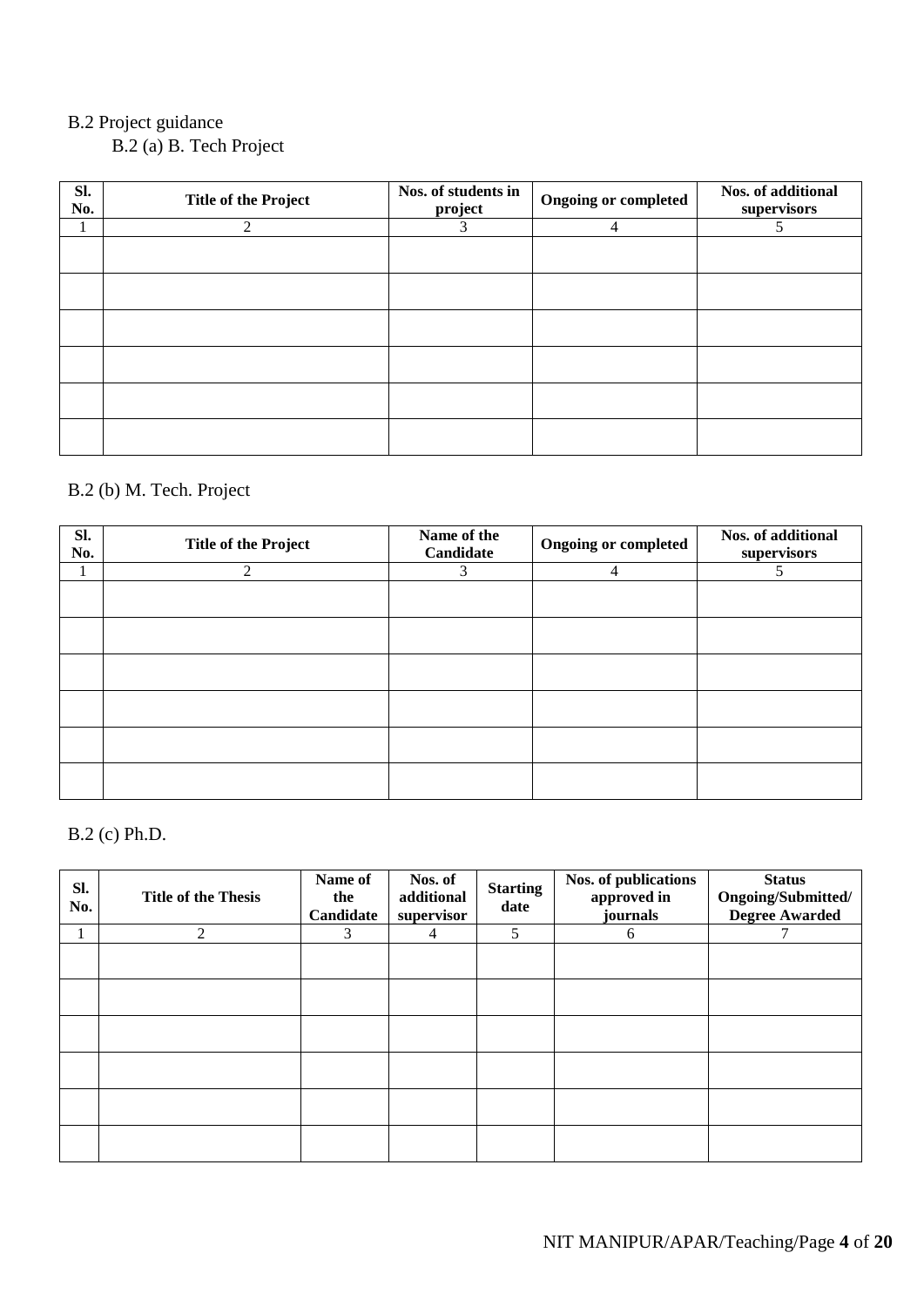B.2 (d) List of publications in approved journals based on B2 (a), B2 (b) & B2 (c).

B.3 Self Research

B.3 (a) List of publications in approved journals as a single Author

B.3 (b) Self Ph.D. (For non-Ph.D. contractual staff)

(All amounts in Rs. Lakh)

| Sl.<br>No. | <b>Title of the Project</b> | <b>Institute</b><br>where the<br>project is<br>being done | Name of<br>supervisors | Date of<br>start of<br>Ph.D. | <b>Funds</b><br>demanded | <b>Funds</b><br>allotted | Date of<br>allotment | Amount<br><b>Utilized</b> | <b>Status</b> |
|------------|-----------------------------|-----------------------------------------------------------|------------------------|------------------------------|--------------------------|--------------------------|----------------------|---------------------------|---------------|
|            | 2                           | 3                                                         | $\overline{4}$         | 5                            | $\mathcal{I}$            | 8                        | 9                    | 10                        | 11            |
|            |                             |                                                           |                        |                              |                          |                          |                      |                           |               |

Status should indicate the activity/activities completed during the year from amongst following:

**Problem definition, Literature review, Mathematical modelling, Building experimental set-up, Conducting experiment, Result Analysis, Pre-submission seminar, Thesis writing, Thesis submission, Viva-Voice and Degree awarded.**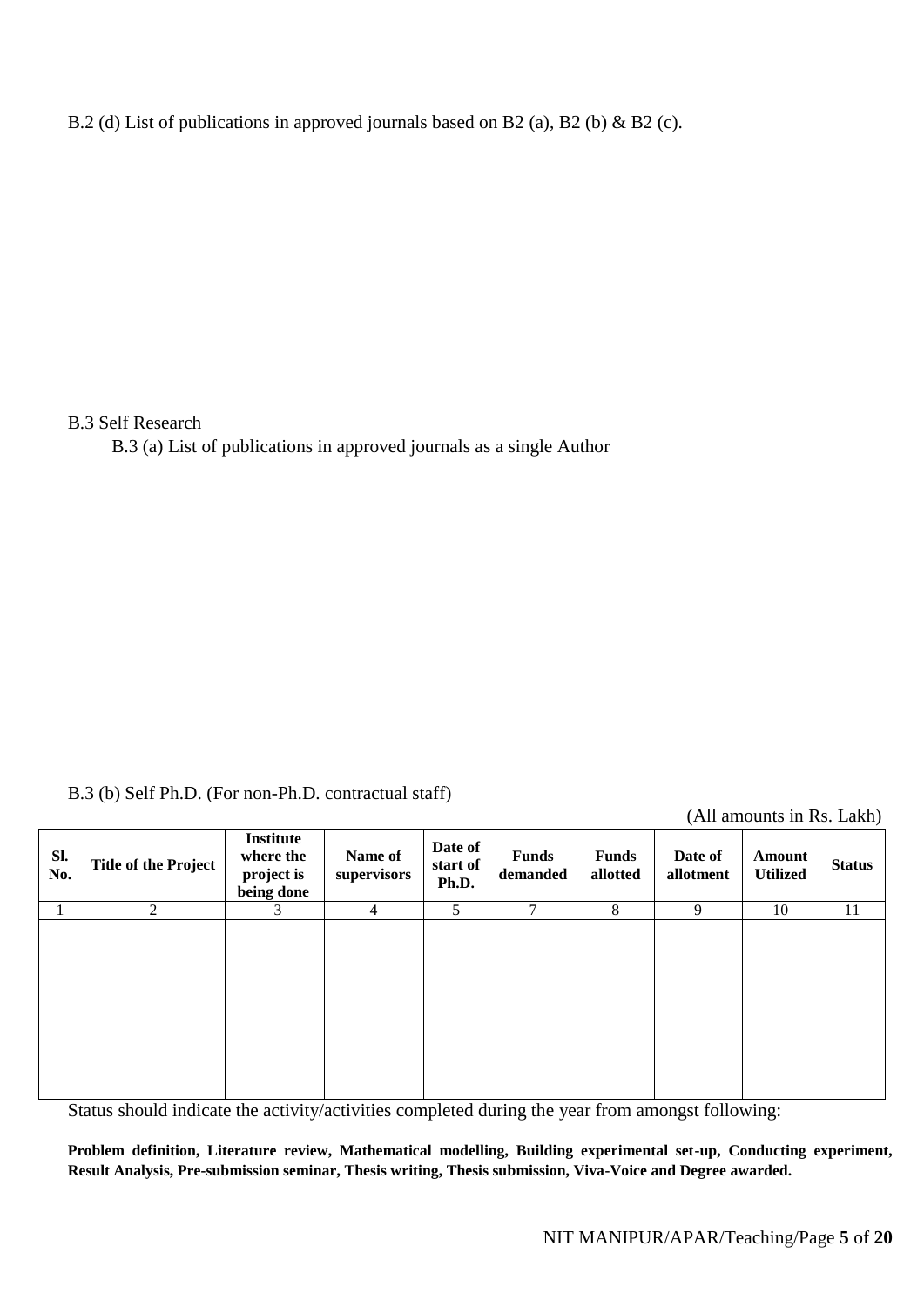#### B.3 (c) Joint Research

(All amounts in Rs. Lakh)

|            |                             |                    |                                 |                                     |                          |                             | $\overline{\phantom{a}}$                                            |
|------------|-----------------------------|--------------------|---------------------------------|-------------------------------------|--------------------------|-----------------------------|---------------------------------------------------------------------|
| SI.<br>No. | <b>Title of the Project</b> | Grant<br>asked for | <b>Funding</b><br><b>Agency</b> | Date of<br>submission of<br>Project | Grant<br><b>Received</b> | Date of receipt<br>of grant | Name of the Co-<br><b>Investigators and</b><br>his/her Organization |
|            | $\overline{2}$              | 3                  | $\overline{4}$                  |                                     | 6                        | 7                           | 8                                                                   |
|            |                             |                    |                                 |                                     |                          |                             |                                                                     |
|            |                             |                    |                                 |                                     |                          |                             |                                                                     |
|            |                             |                    |                                 |                                     |                          |                             |                                                                     |
|            |                             |                    |                                 |                                     |                          |                             |                                                                     |
|            |                             |                    |                                 |                                     |                          |                             |                                                                     |

B.3 (d) List of publications based on B3 (a), B3(b) & B3(c).

C) Industry Interaction

C.1 Industrial Research (All amounts in Rs. Lakh)

| SI.<br>No. | Title of the<br>Project | Grant<br>asked<br>for | <b>Funding</b><br><b>Agency</b> | Date of<br>submission<br>of Project | Grant<br><b>Received</b> | Date of<br>receipt<br>of grant | <b>Numbers of Co-</b><br><b>Investigators</b><br>including the<br>faculty being<br>assessed | <b>Status</b> | <b>Expenditure</b><br>in the<br><b>Current Year</b> |
|------------|-------------------------|-----------------------|---------------------------------|-------------------------------------|--------------------------|--------------------------------|---------------------------------------------------------------------------------------------|---------------|-----------------------------------------------------|
| 1          | $\overline{c}$          | 3                     | $\overline{4}$                  | 5                                   | 6                        | $\mathcal{I}$                  | 8                                                                                           | 9             | 10                                                  |
|            |                         |                       |                                 |                                     |                          |                                |                                                                                             |               |                                                     |
|            |                         |                       |                                 |                                     |                          |                                |                                                                                             |               |                                                     |
|            |                         |                       |                                 |                                     |                          |                                |                                                                                             |               |                                                     |
|            |                         |                       |                                 |                                     |                          |                                |                                                                                             |               |                                                     |
|            |                         |                       |                                 |                                     |                          |                                |                                                                                             |               |                                                     |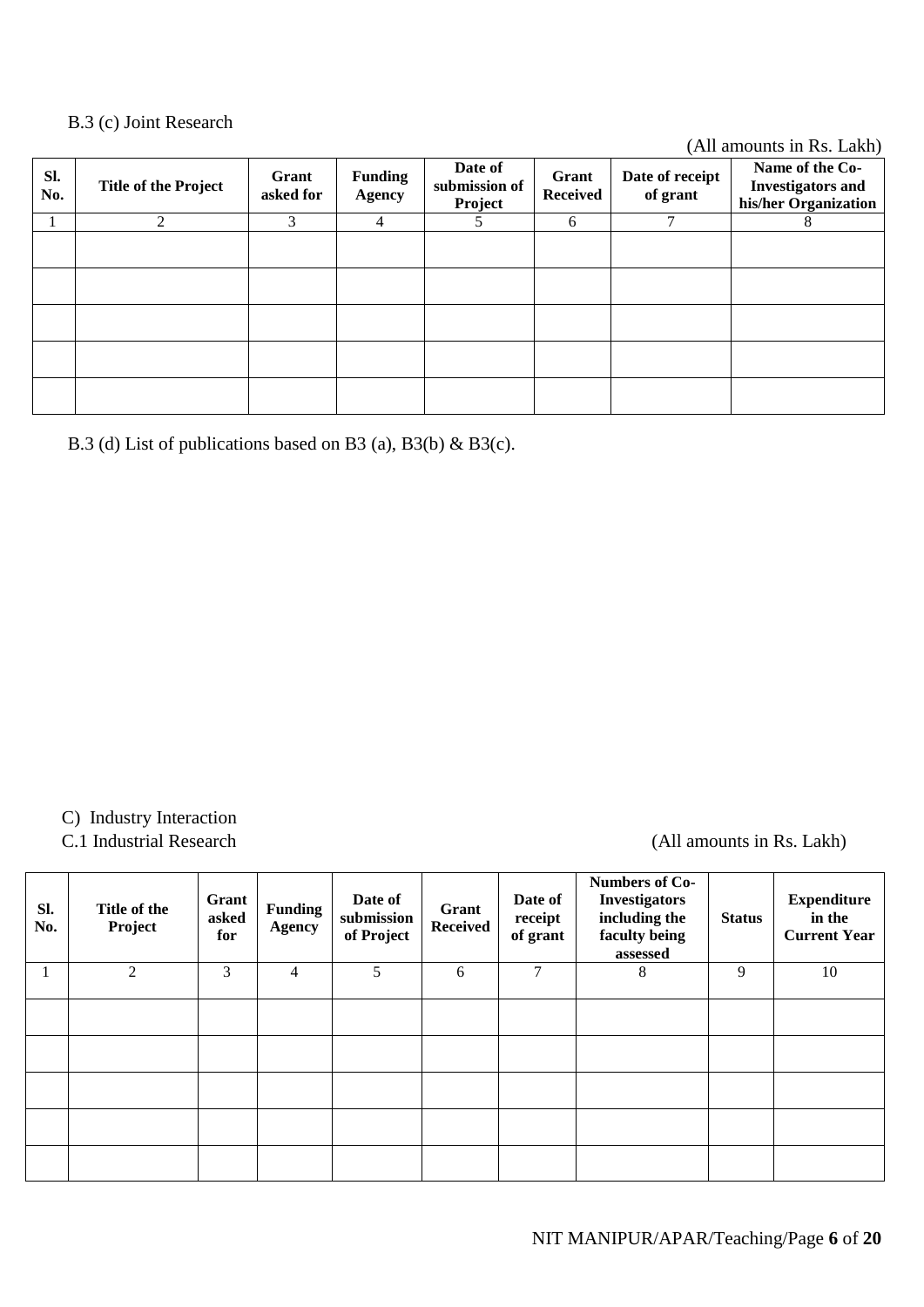## C.2 Industrial Consultancy

| Sl.<br>No. | <b>Title of the Project</b> | Consultancy<br><b>Charges</b> | <b>Industry</b> | Date of<br>submission<br>of Proposal | Date of<br>receipt of<br>approval | <b>Duration</b><br>of Project | <b>Numbers of Co-</b><br><b>Investigators</b><br>including the<br>faculty being<br>assessed | <b>Status</b> |
|------------|-----------------------------|-------------------------------|-----------------|--------------------------------------|-----------------------------------|-------------------------------|---------------------------------------------------------------------------------------------|---------------|
|            | 2                           | 3                             | $\overline{4}$  | 5                                    | 6                                 | $\tau$                        | 8                                                                                           | 9             |
|            |                             |                               |                 |                                      |                                   |                               |                                                                                             |               |
|            |                             |                               |                 |                                      |                                   |                               |                                                                                             |               |
|            |                             |                               |                 |                                      |                                   |                               |                                                                                             |               |
|            |                             |                               |                 |                                      |                                   |                               |                                                                                             |               |
|            |                             |                               |                 |                                      |                                   |                               |                                                                                             |               |

## C.3 Testing Work

| SI.<br>No. | Title of the Work | Name of the Industry | Amount earned out of<br>testing charges |
|------------|-------------------|----------------------|-----------------------------------------|
|            |                   |                      |                                         |
|            |                   |                      |                                         |
|            |                   |                      |                                         |
|            |                   |                      |                                         |
|            |                   |                      |                                         |

D) Continuing Education

D.1 Short Term Training Programmes/Workshops Organized

| Sl.<br>No. | Title of the<br>Programme | Period<br>in<br>days | <b>Duration</b><br><b>Total</b><br><b>Hours of</b><br><b>Training</b> | Fees<br>charged | Nos. of<br>participants | Nos. of<br>participants<br>from NIT<br><b>Manipur</b> | Nos. of<br>Participants<br>from other<br>NITs/IITs | Nos. of<br><b>Experts</b><br>from<br><b>Outside</b> | Nos. of<br><b>Experts</b><br>from<br><b>Institute</b> | Nos. of<br><b>Hours</b><br>engaged<br>by<br><b>Assesse</b> |
|------------|---------------------------|----------------------|-----------------------------------------------------------------------|-----------------|-------------------------|-------------------------------------------------------|----------------------------------------------------|-----------------------------------------------------|-------------------------------------------------------|------------------------------------------------------------|
|            |                           |                      |                                                                       |                 |                         |                                                       |                                                    |                                                     |                                                       |                                                            |
|            |                           |                      |                                                                       |                 |                         |                                                       |                                                    |                                                     |                                                       |                                                            |
|            |                           |                      |                                                                       |                 |                         |                                                       |                                                    |                                                     |                                                       |                                                            |
|            |                           |                      |                                                                       |                 |                         |                                                       |                                                    |                                                     |                                                       |                                                            |
|            |                           |                      |                                                                       |                 |                         |                                                       |                                                    |                                                     |                                                       |                                                            |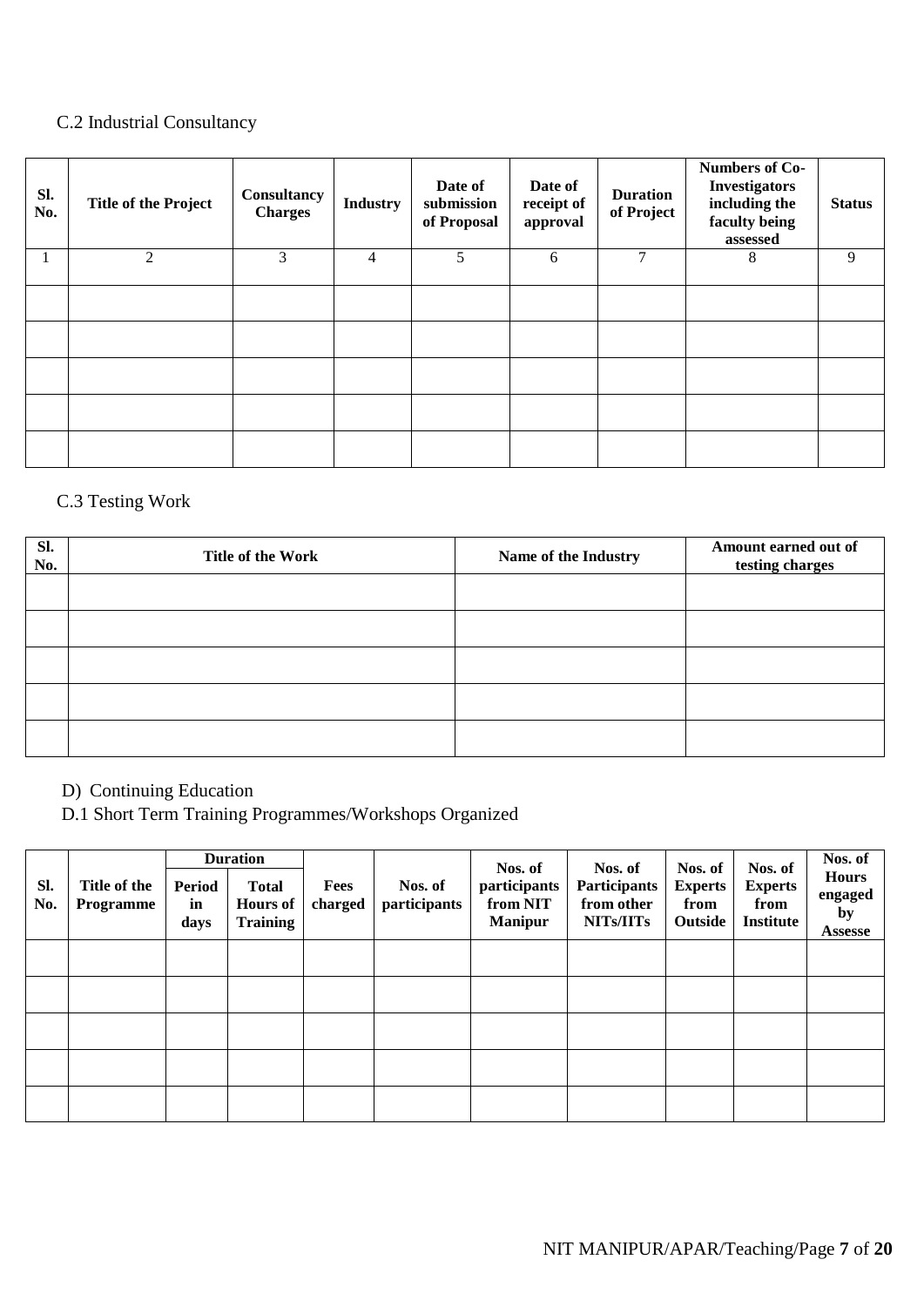## D.2 Expert Lecture Delivered

| SI.<br>No. | <b>Title of the Programme</b> | Organization<br>where delivered | <b>Duration</b> | Nos. of<br>participants | <b>Topic</b> |
|------------|-------------------------------|---------------------------------|-----------------|-------------------------|--------------|
|            |                               |                                 |                 |                         |              |
|            |                               |                                 |                 |                         |              |
|            |                               |                                 |                 |                         |              |
|            |                               |                                 |                 |                         |              |
|            |                               |                                 |                 |                         |              |

## D.3 Conferences Organized

| SI.<br>No. | <b>Title of the Conference</b> | <b>Capacity in Organization</b> | <b>Duration</b> | Nos. of<br>participants | Professional body on whose<br>behalf the conference is<br>organized |
|------------|--------------------------------|---------------------------------|-----------------|-------------------------|---------------------------------------------------------------------|
|            |                                |                                 |                 |                         |                                                                     |
|            |                                |                                 |                 |                         |                                                                     |
|            |                                |                                 |                 |                         |                                                                     |
|            |                                |                                 |                 |                         |                                                                     |
|            |                                |                                 |                 |                         |                                                                     |

## D.4 Conferences Attended

| SI.<br>No. | <b>Title of the Conference</b> | <b>Organizers</b><br>of<br><b>Conference</b> | <b>Duration</b> | <b>Paper Presented/Not</b><br><b>Presented/Poster</b><br><b>Presentation</b> | Nos. of<br>participants | Professional body on<br>whose behalf the<br>conference is<br>organized |
|------------|--------------------------------|----------------------------------------------|-----------------|------------------------------------------------------------------------------|-------------------------|------------------------------------------------------------------------|
|            |                                |                                              |                 |                                                                              |                         |                                                                        |
|            |                                |                                              |                 |                                                                              |                         |                                                                        |
|            |                                |                                              |                 |                                                                              |                         |                                                                        |
|            |                                |                                              |                 |                                                                              |                         |                                                                        |
|            |                                |                                              |                 |                                                                              |                         |                                                                        |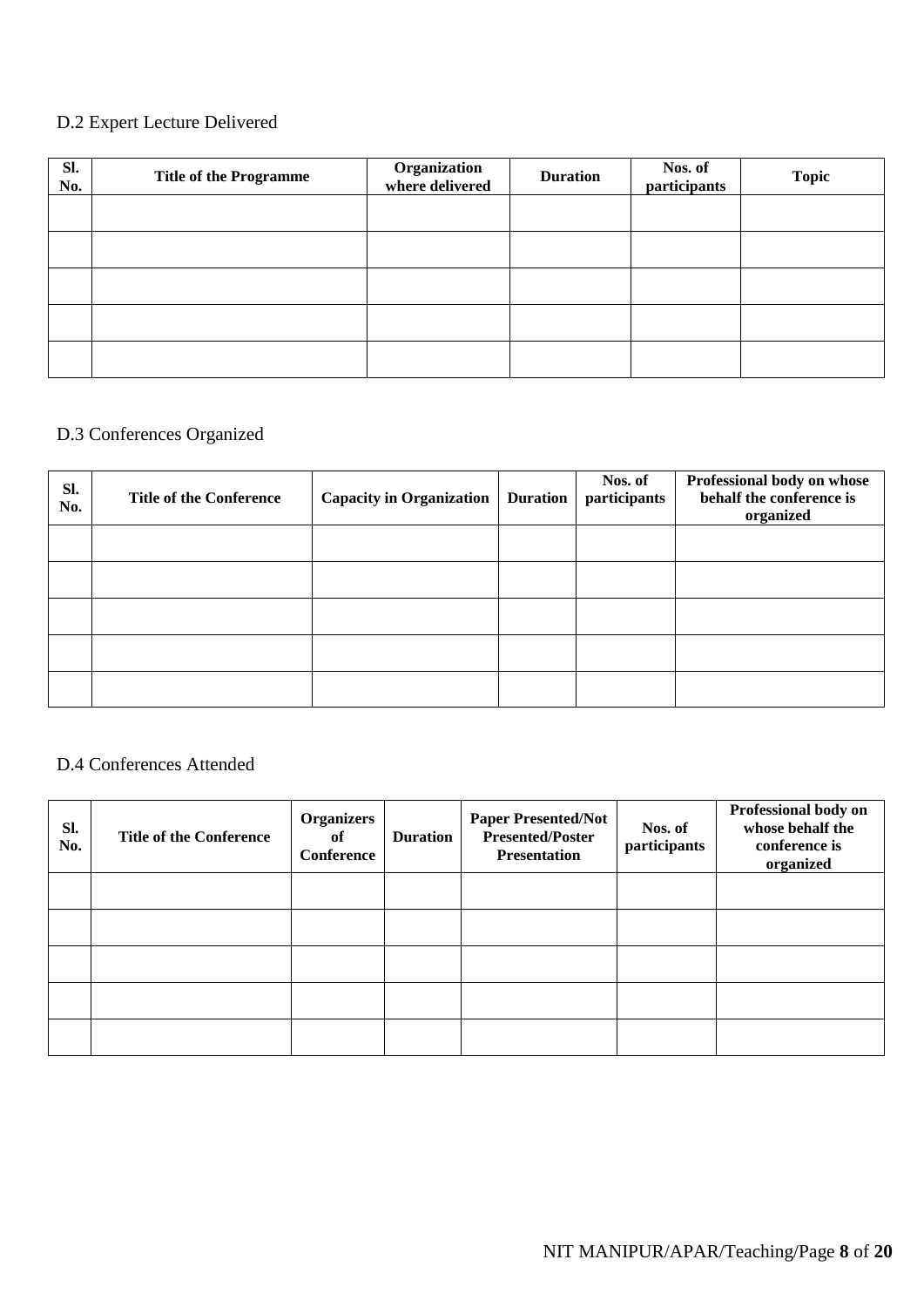## D.5 Training Programmes/Workshops/Summer Schools Attended

| Sl.<br>No. | Title of the Programmes/ Workshops/ Summer Schools | <b>Organizers</b> | <b>Duration</b> |
|------------|----------------------------------------------------|-------------------|-----------------|
|            |                                                    |                   |                 |
|            |                                                    |                   |                 |
|            |                                                    |                   |                 |
|            |                                                    |                   |                 |
|            |                                                    |                   |                 |

- E. Contribution to Teaching mythology
- E.1. Laboratory Development

E.2. Video Lectures Developed

E.3. Course Material Developed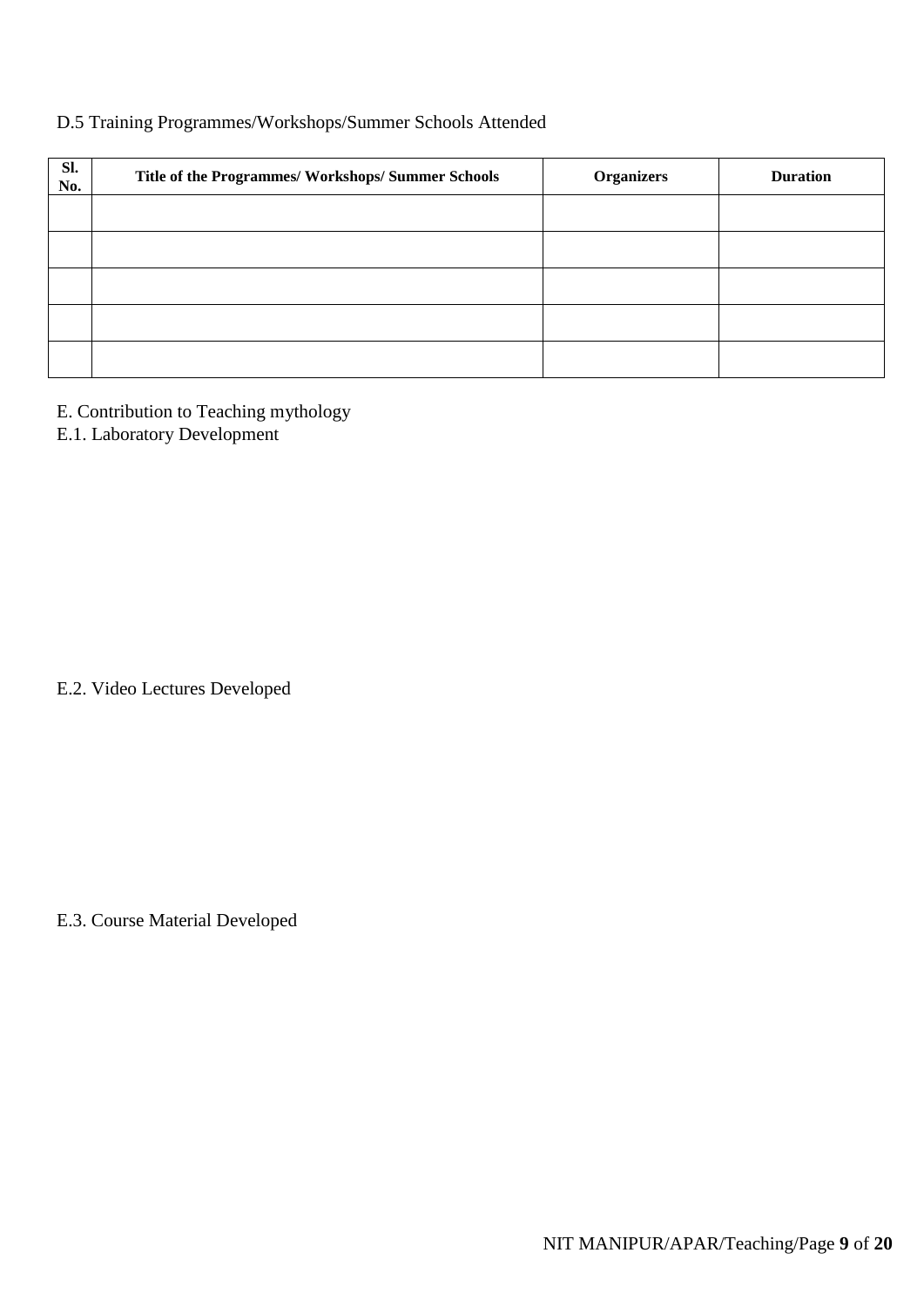E.4. Any Teaching Aid Developed

E.5. Any Innovation in Teaching

E.6. Any additional course offered to students beyond curriculum

E.7. Any special achievement in helping students to solve their academic/personal problems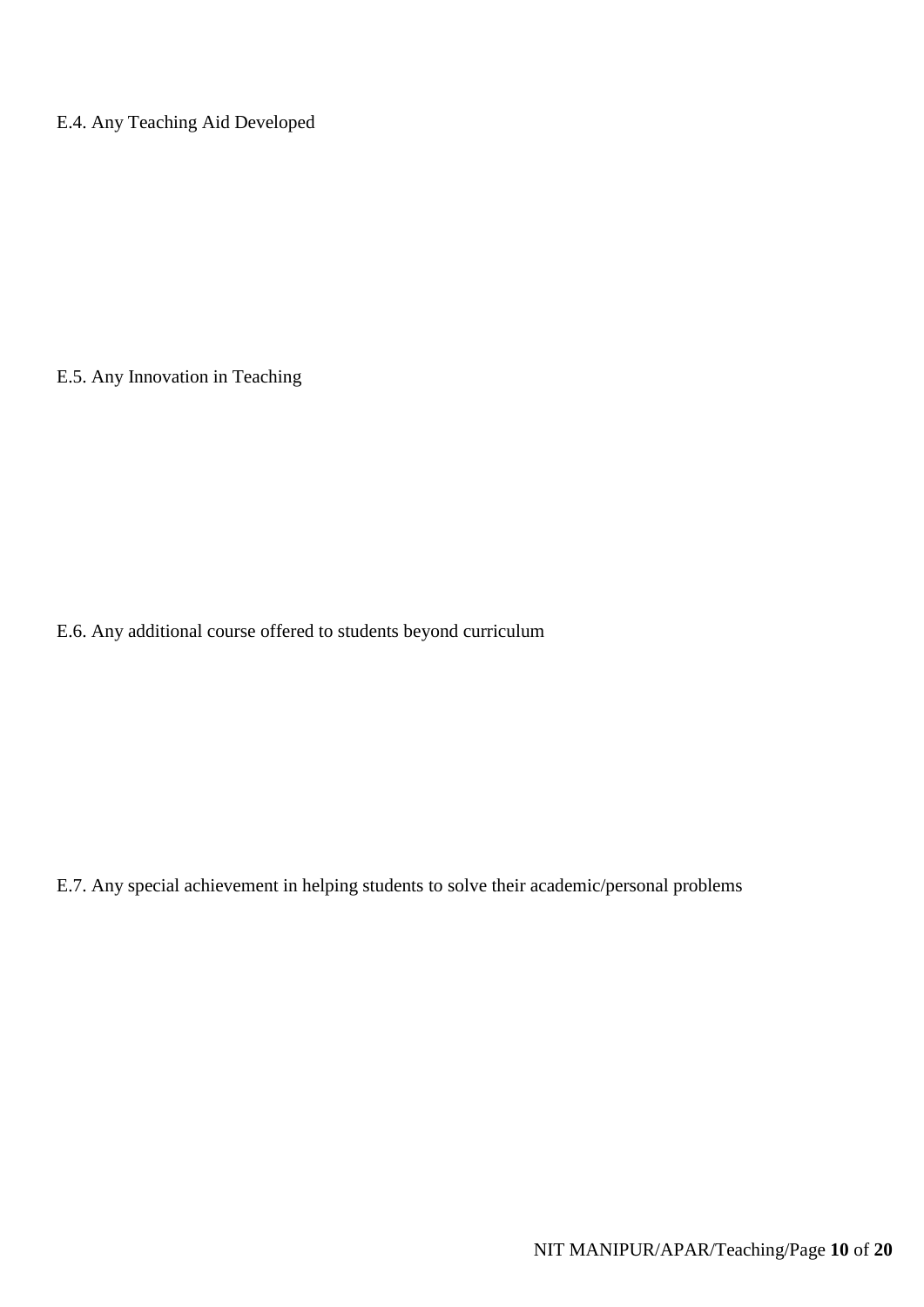E.8. Participation in student's activities

E.9. Interaction with students' assigned to you as faculty advisor

E.10. Hardware projects done by students under your guidance (beyond curriculum)

E.11. Amount spent in the laboratory as an Indentor. (Give the list with requisition reference number)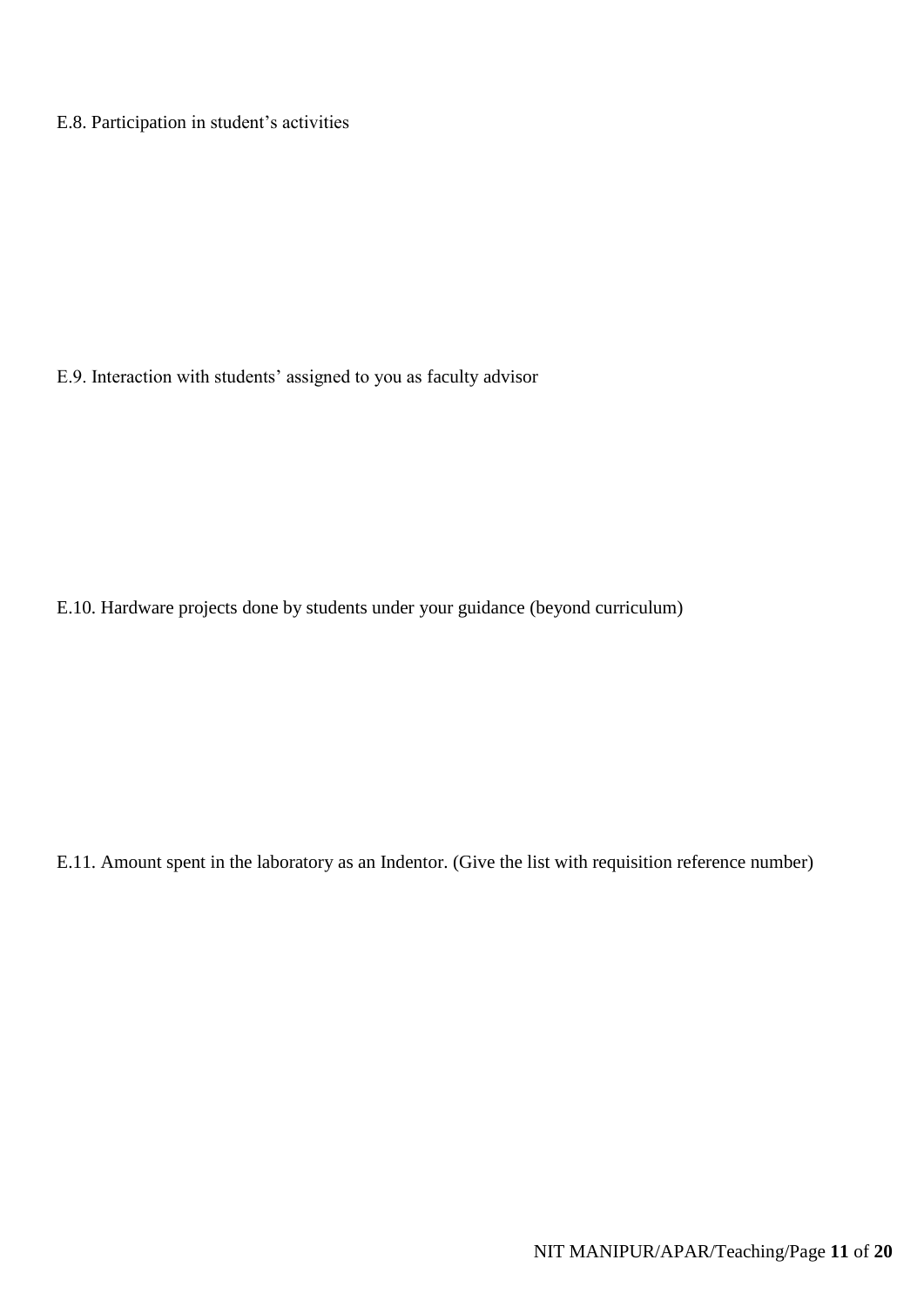F. Professional activities (General review/project assessments/membership of professional committee or body)

| Sl. No. | <b>Professional Body</b> | <b>Activity</b> | Participation as |
|---------|--------------------------|-----------------|------------------|
|         |                          |                 |                  |
|         |                          |                 |                  |
|         |                          |                 |                  |
|         |                          |                 |                  |
|         |                          |                 |                  |
|         |                          |                 |                  |
|         |                          |                 |                  |
|         |                          |                 |                  |
|         |                          |                 |                  |
|         |                          |                 |                  |

## G. Awards and recognitions

| Sl. No. | <b>Title of Award</b> | <b>Awarding body</b> | <b>Activity recognized</b> | Date of Award |
|---------|-----------------------|----------------------|----------------------------|---------------|
|         |                       |                      |                            |               |
|         |                       |                      |                            |               |
|         |                       |                      |                            |               |
|         |                       |                      |                            |               |
|         |                       |                      |                            |               |
|         |                       |                      |                            |               |

## H. Administration

| <b>Sl. No.</b> | <b>Designation</b> | Committee, if any |
|----------------|--------------------|-------------------|
|                |                    |                   |
|                |                    |                   |
|                |                    |                   |
|                |                    |                   |
|                |                    |                   |

Any special achievement in the above mentioned Administrative assignments.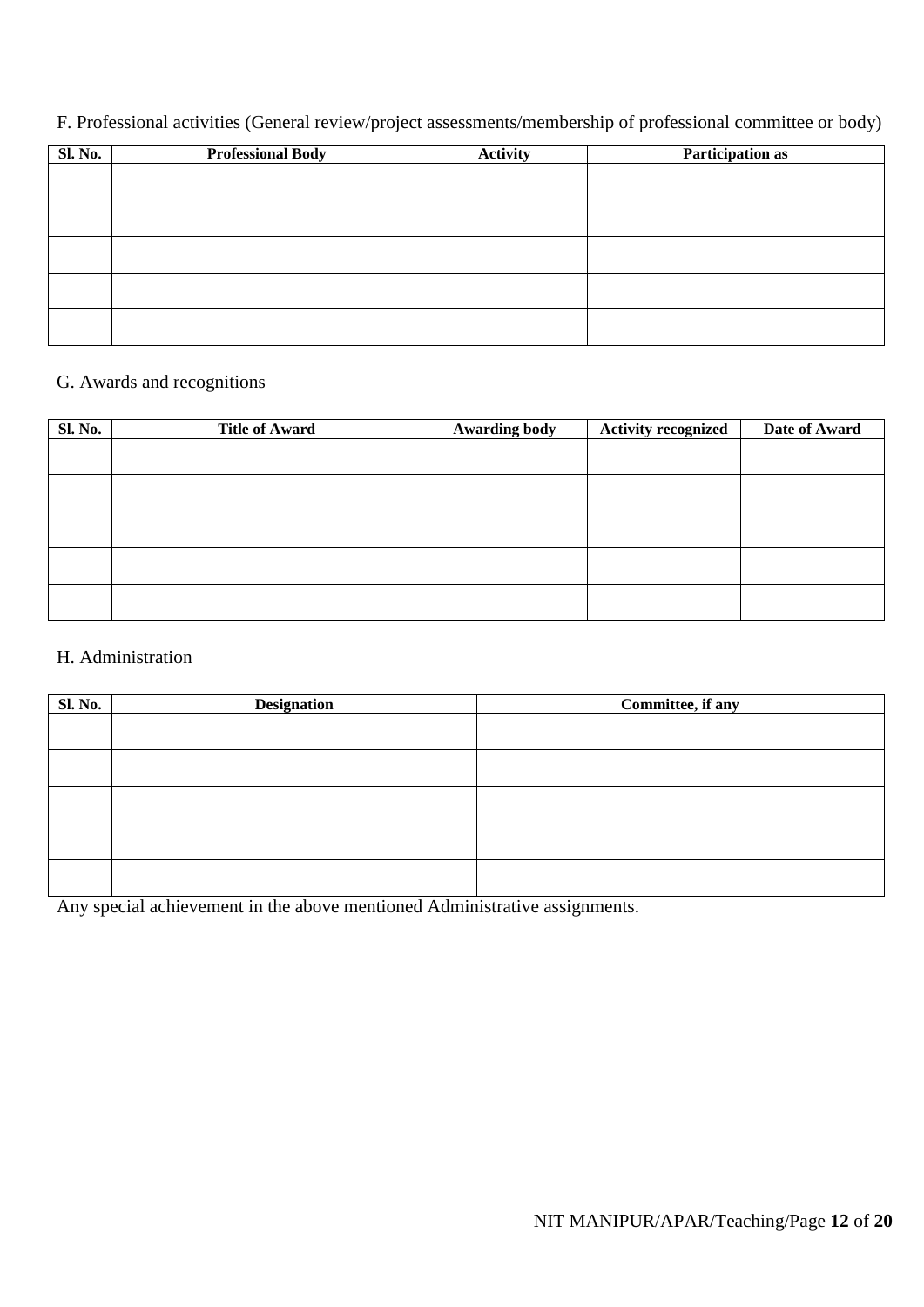#### 1. Summary

| Sl. No.        | <b>Activity</b>                                            | <b>Number</b> | Remarks (if any) |
|----------------|------------------------------------------------------------|---------------|------------------|
| $\mathbf{1}$   | Nos. of courses taught                                     |               |                  |
| $\overline{2}$ | Credit – Students engaged                                  |               |                  |
| 3              | Total nos. of classes engaged in a year                    |               |                  |
| $\overline{4}$ | Nos. of laboratory developed                               |               |                  |
| 5              | Nos. of experiments established                            |               |                  |
| 6              | Nos. of Video lectures/online lectures                     |               |                  |
| 7              | Publications in approved journals                          |               |                  |
| 8              | Other publications                                         |               |                  |
| 9              | Patents issued                                             |               |                  |
| 10             | Patents filed                                              |               |                  |
| 11             | Copyright registered                                       |               |                  |
| 12             | Products developed                                         |               |                  |
| 13             | B. Tech. projects completed                                |               |                  |
| 14             | M. Tech. projects completed                                |               |                  |
| 15             | Nos. of PhDs awarded                                       |               |                  |
| 16             | Nos. of days in attending training<br>programmes/workshops |               |                  |
| 17             | Monographs/Books                                           |               |                  |
| 18             | Total earnings out of consultancy (in Rs.)                 |               |                  |
| 19             | Total earnings out of testing (in Rs.)                     |               |                  |
| 20             | Sanctions of the projects in (in Rs.)                      |               |                  |
| 21             | Expenditure on project (in Rs.)                            |               |                  |
| 22             | Expenditure in laboratory (in Rs.)                         |               |                  |
| 23             | Nos. of administrative responsibility*                     |               |                  |

\* Headship/Deanship/Associate Deanship/Wardenship/Associate Wardenship shall have 100 numbers.

Chairmanship of a Permanent Committee shall have 20 numbers and membership of a Committee shall have 05 numbers. Chairmanship of a Committee for issue shall have 02 numbers and membership of a committee shall have 01 number.

2. a) Please specify targets/objectives/goals (in quantitative or other terms) of work you set for yourself or that were set for you, eight to ten items of work in the order of priority and your achievement against each target. (Example: Annual Action Plan for your Division).

| <b>Targets/Objectives/Goals</b> | Achievements |
|---------------------------------|--------------|
|                                 |              |
|                                 |              |
|                                 |              |
|                                 |              |
|                                 |              |
|                                 |              |
|                                 |              |
|                                 |              |
|                                 |              |
|                                 |              |
|                                 |              |
|                                 |              |
|                                 |              |
|                                 |              |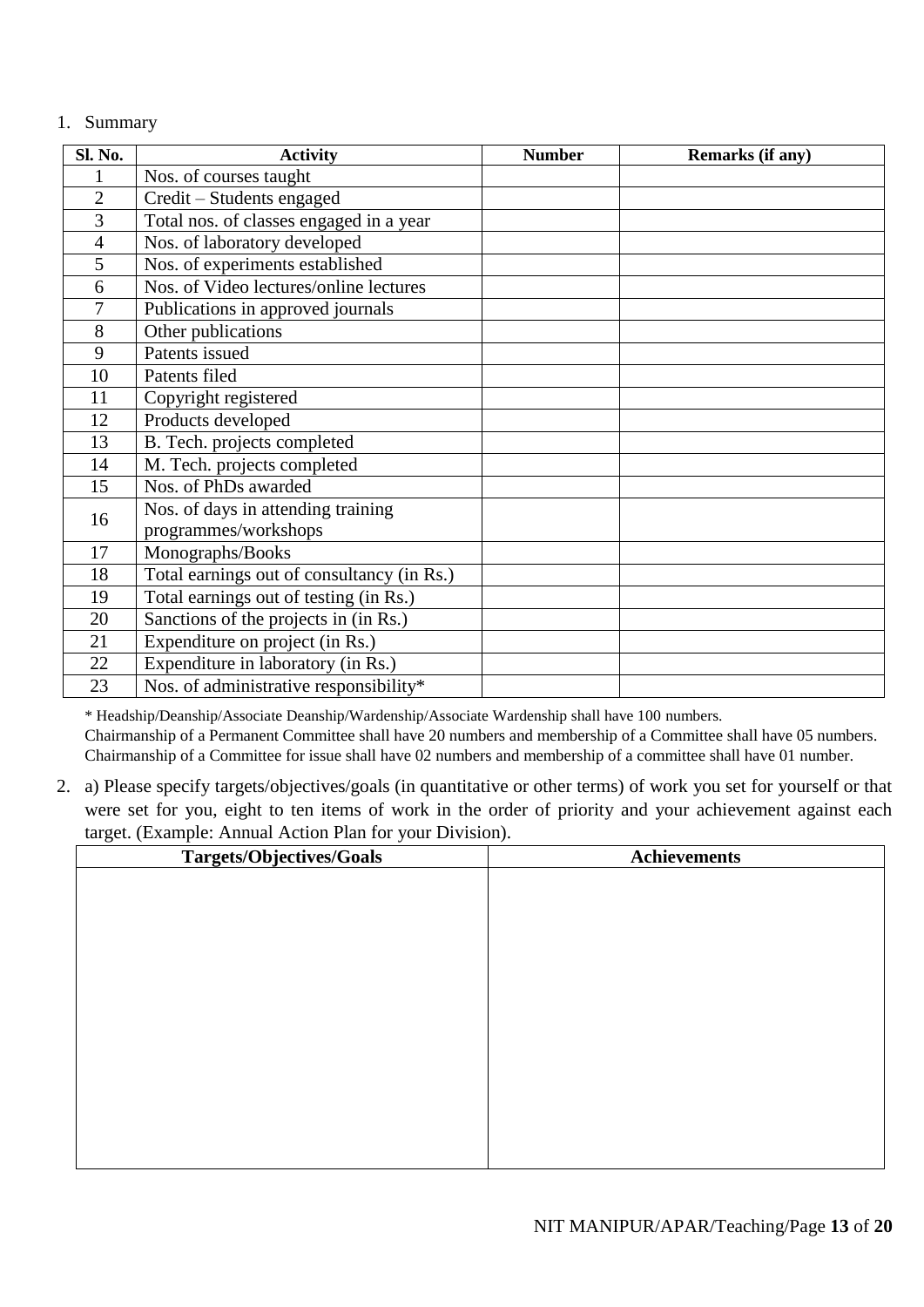b) Please specify targets/objectives/goals (in quantitative or other terms) of work you set for yourself, eight to ten items of work in the order of priority for the next year of assessment.

3. A) Please state briefly, the shortfalls with reference to the targets/objectives/goals referred to in item 2. Please specify constraints, if any, in achieving the targets.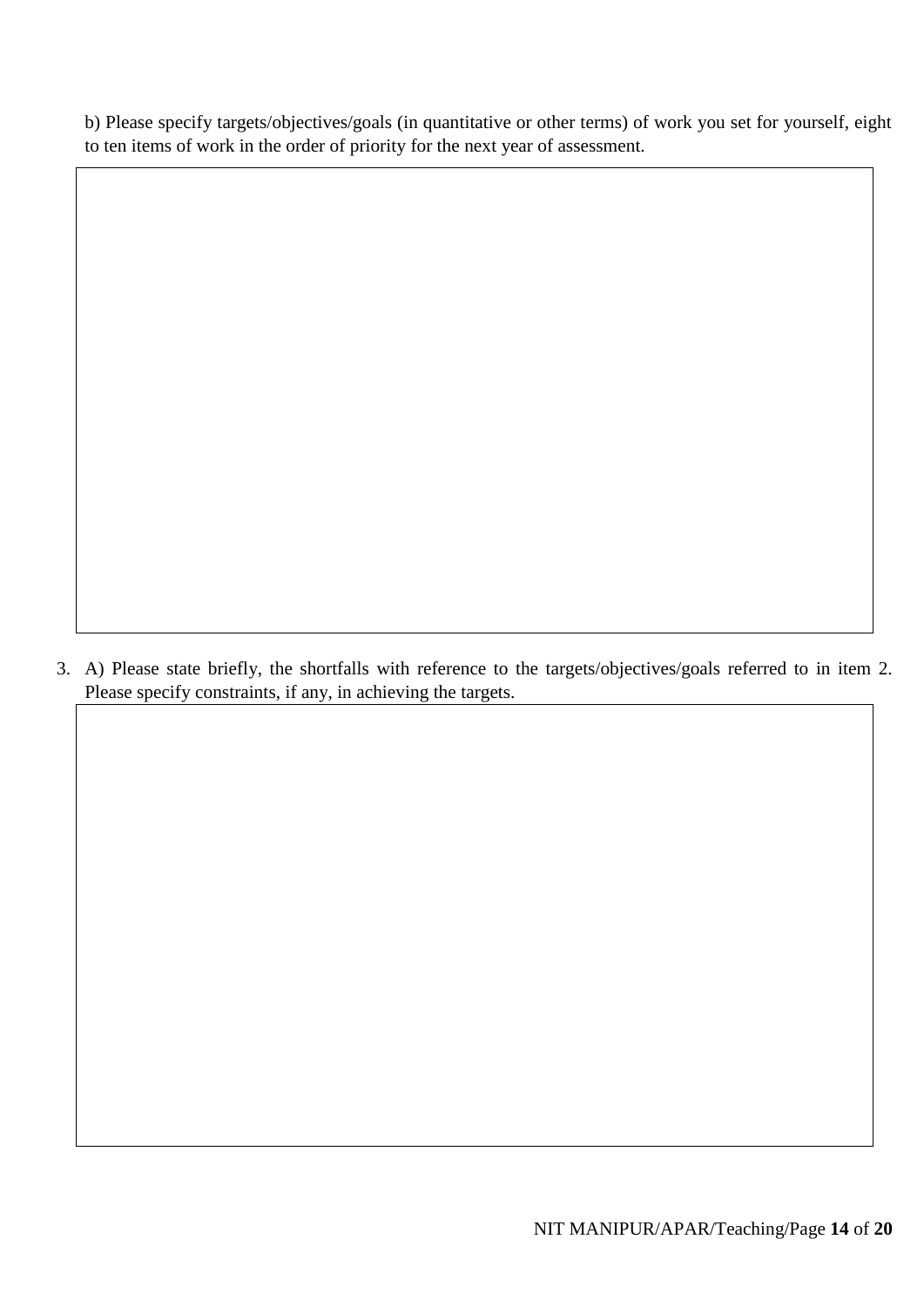B) Please also indicate items in which there have been significantly higher achievements and your contribution thereto

3. Please state whether the annual return on immovable property for the preceding calendar year was filed within the prescribed date i.e. 31<sup>st</sup> January of the year following the calendar year. If not, the date of filing the return should be given.

Date: Signature of official reported upon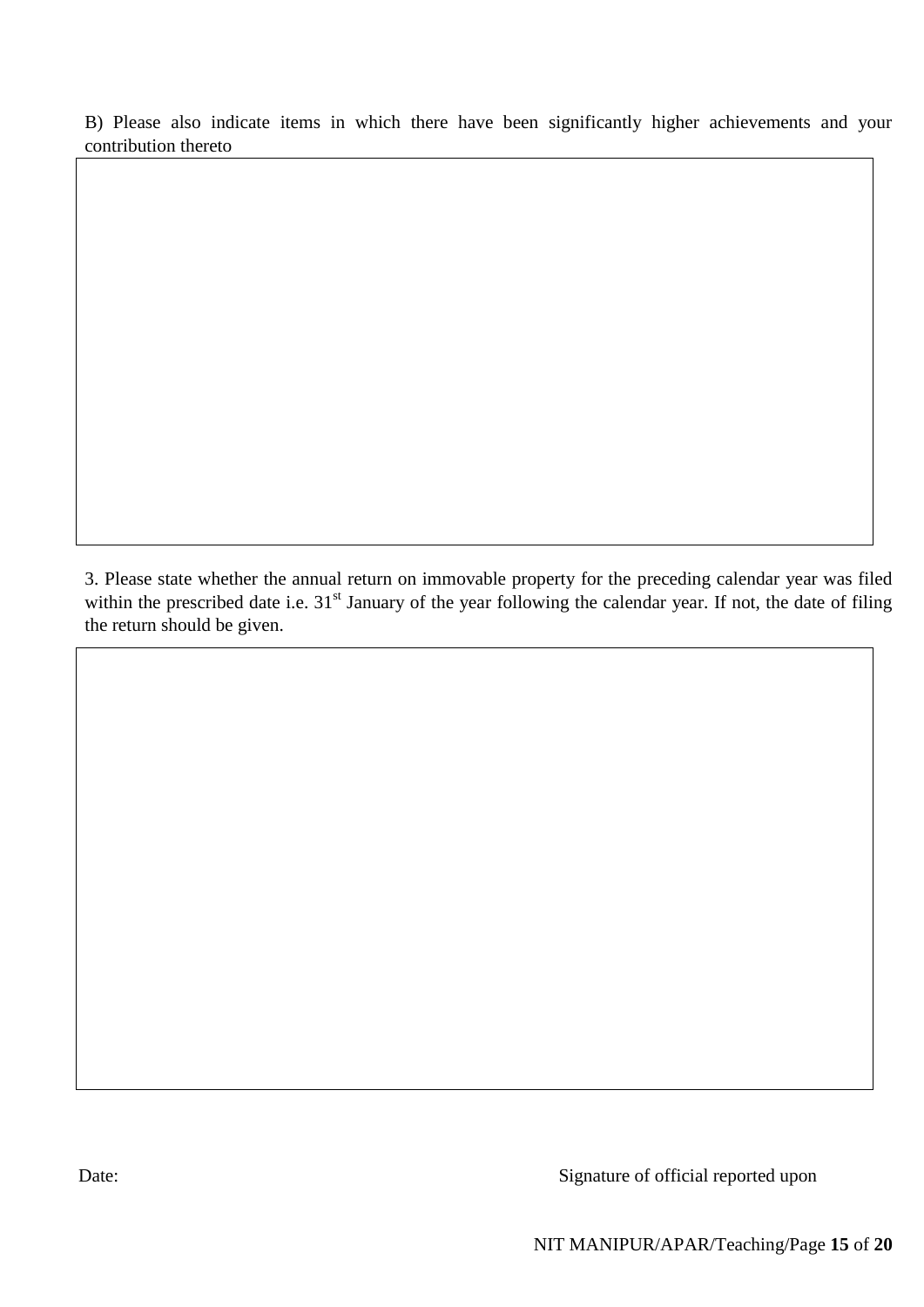## **PART-3**

Numerical grading is to be awarded by reporting and reviewing authority which should be on a scale of  $1 - 10$ , where 1 refers to the lowest grade and 10 to the highest.

#### **(Please read carefully the guidelines before filing the entries)**

- 1. The columns in the APAR should be filled with due care and attention and after devoting adequate time.
- 2. It is expected that any grading of 1 or 2 (against work output or attributes or overall grade) would be adequately justified in the pen-picture by way of specific failures and similarly, any grade of 9 or 10 would be justified with respect to specific accomplishment. Grades of 1-2 or 9-10 are expected to be rare occurrences and hence the need to justify them. In awarding a numerical grade the reporting and reviewing authorities should rate the officer against a larger population of his/her peers that may be currently working under them.
- 3. APARs graded between 8 and 10 will be rated as 'outstanding' and will be given a score of 9 for the purpose of calculating average scores for empanelment/promotion.
- 4. APARs graded between 6 and short of 8 will be rated as 'very good' and will be given a score of 7.
- 5. APARs graded between 4 and short of 6 will be rated as 'good' and will be given a score of 5.
- 6. APARs graded below 4 will be given a score of zero.

## **(A) Assessment of work output (weightage to this section would be 40%)**

|                                  |                                     | <b>Reporting Authority</b> | <b>Reviewing Authority</b> |
|----------------------------------|-------------------------------------|----------------------------|----------------------------|
|                                  |                                     |                            | (Refer Para 2 of part-5)   |
|                                  | Accomplishment of planned work/work |                            |                            |
|                                  | allotted as per subjects allotted   |                            |                            |
| $\rm ii)$                        | Quality of output                   |                            |                            |
| iii)                             | Analytical ability                  |                            |                            |
| iv)                              | Accomplishment of exceptional       |                            |                            |
|                                  | work/unforeseen tasks performed     |                            |                            |
| Overall Grading on 'Work Output' |                                     |                            |                            |

#### **(B) Assessment of personal attributes (weightage to this would be 30%)**

|               |                                          | <b>Reporting Authority</b> | <b>Reviewing Authority</b><br>(Refer Para 2 of part-5) |
|---------------|------------------------------------------|----------------------------|--------------------------------------------------------|
| $\mathbf{i}$  | Attitude to work                         |                            |                                                        |
| $\mathbf{ii}$ | Sense of responsibility                  |                            |                                                        |
| iii)          | Maintenance of Discipline                |                            |                                                        |
| iv)           | <b>Communication skills</b>              |                            |                                                        |
| V)            | Leadership qualities                     |                            |                                                        |
| $\rm{vi})$    | Capacity to work in team spirit          |                            |                                                        |
|               | vii) Capacity to adhere to time-schedule |                            |                                                        |
|               | viii) Inter-personal relations           |                            |                                                        |
| ix)           | Overall bearing and personality          |                            |                                                        |
| X)            | Overall Grading on 'Personal Attributes' |                            |                                                        |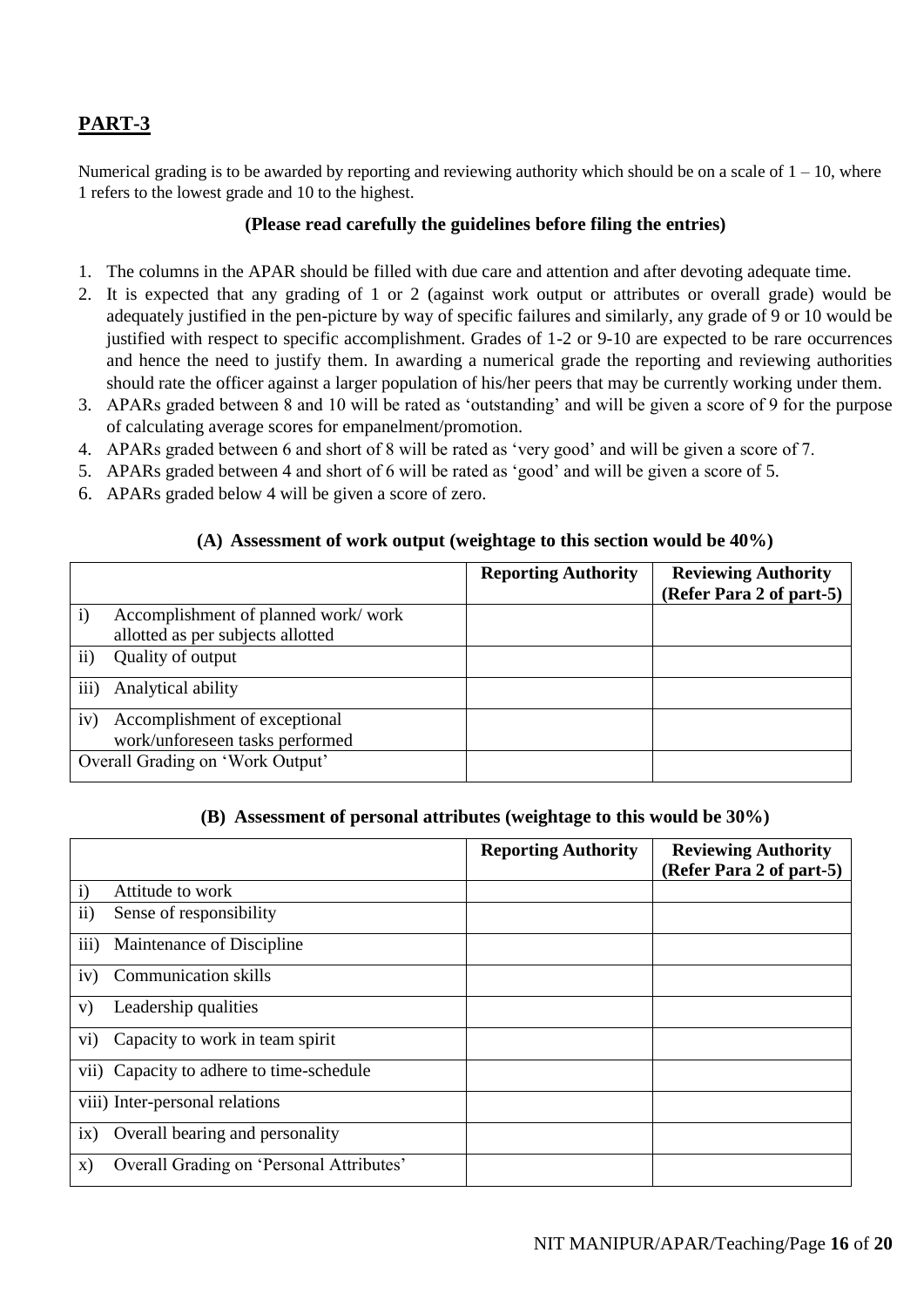## **(C) Assessment of functional competency (weightage to this section would be 30%)**

|                                            |                                                                                                                                                      | <b>Reporting Authority</b> | <b>Reviewing Authority</b><br>(Refer Para 2 of part-5) |
|--------------------------------------------|------------------------------------------------------------------------------------------------------------------------------------------------------|----------------------------|--------------------------------------------------------|
| $\mathbf{i}$                               | Knowledge of the subject assigned for teaching<br>and ability to present it correctly as per need of<br>the students.                                |                            |                                                        |
| $\mathbf{ii}$                              | Contribution in research/designing of<br>new<br>courses/laboratory development work/academic<br>administration of the Institute/Seminar,<br>workshop |                            |                                                        |
| iii)                                       | Decision making ability                                                                                                                              |                            |                                                        |
| iv)                                        | <b>Coordination Ability</b>                                                                                                                          |                            |                                                        |
| V)                                         | Ability to motivate and develop subordinates                                                                                                         |                            |                                                        |
| $\rm vi)$                                  | Initiative                                                                                                                                           |                            |                                                        |
| Overall Grading on 'Functional Competency' |                                                                                                                                                      |                            |                                                        |

Signature of the Reporting Officer Signature of the Reviewing Officer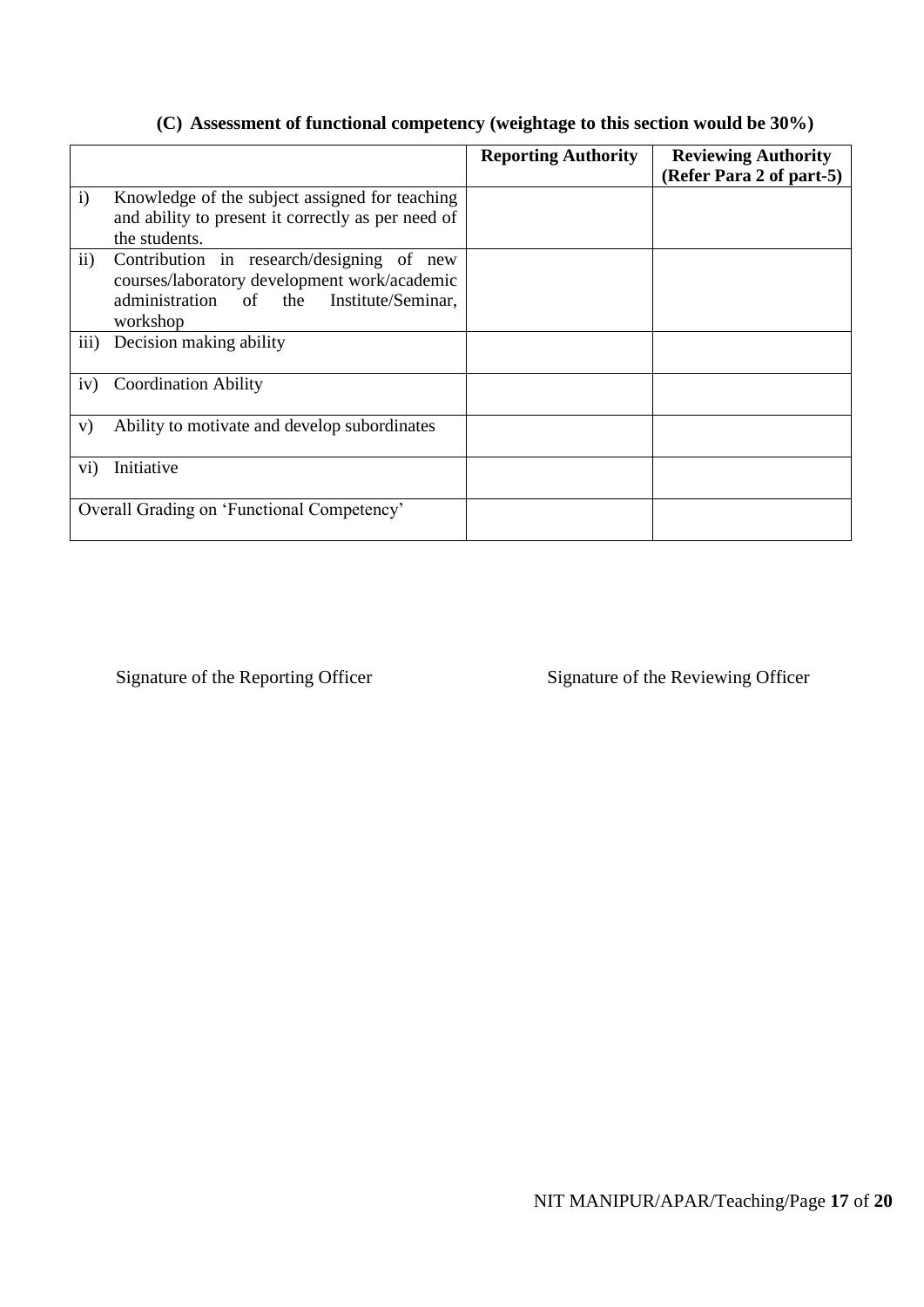## **GENERAL**

## **PART-4**

1. Relations with the public (wherever applicable)

(Please comment on the Professor/Associate Professor/ Assistant Professor accessibility to the public and responsiveness to their needs)

#### 2. Training

(Please give recommendation for training with a view to further improving the effectiveness and capabilities of the Professor / Associate Professor / Assistant Professor)

3. State of health

4. Integrity

(Please comment on the integrity of the Professor / Associate Professor / Assistant Professor)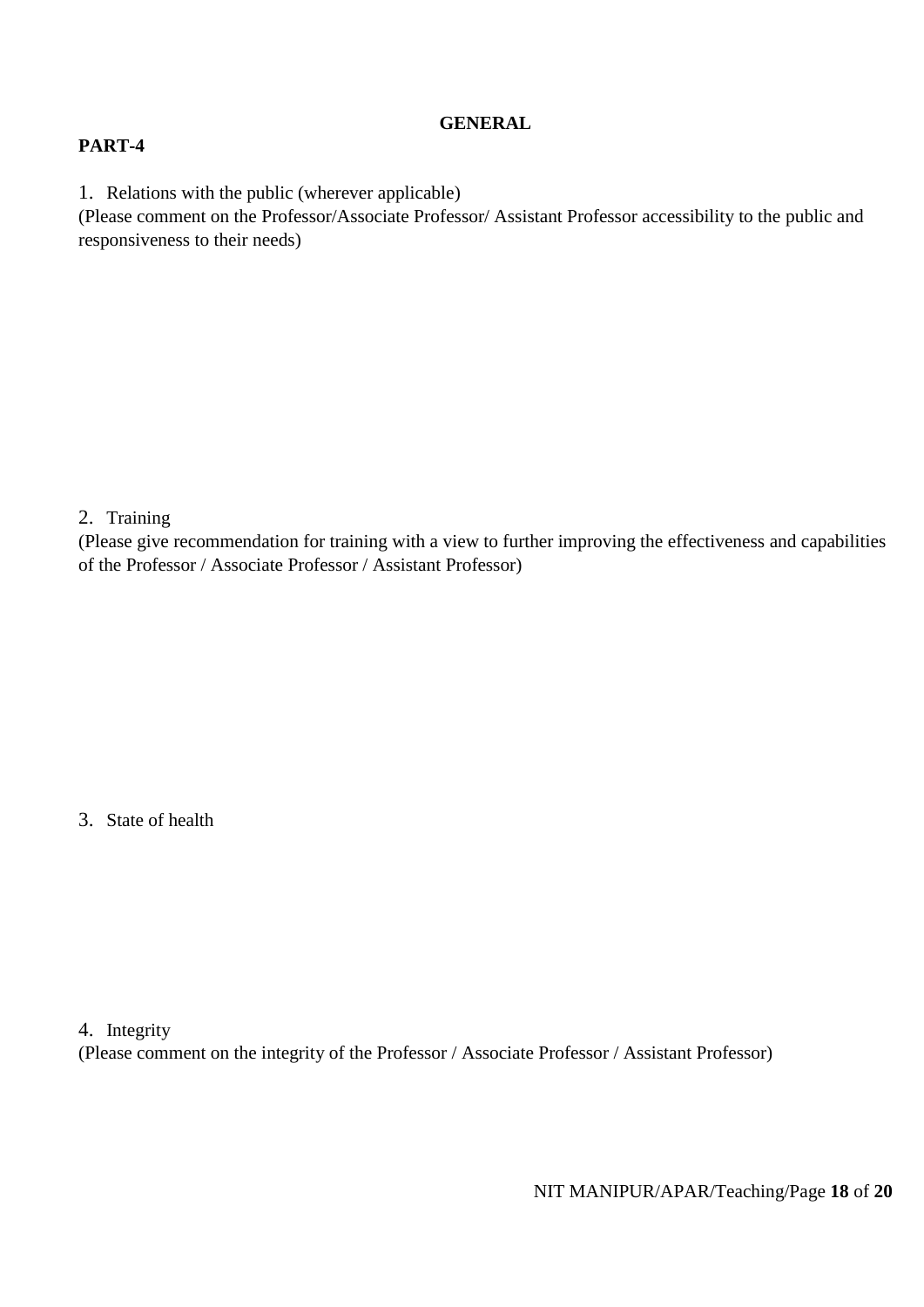5. Pen picture by Reporting Officer (in about 100 words) on the overall qualities of the Professor / Associate Professor including area of strengths and lesser strengths, extraordinary achievements, significant failures (ref:  $3(A)$  &  $3(B)$  of Part-2) and attitude towards weaker sections.

6. Overall numerical grading on the basis of weightage given in section A, B and C in part-3 of the report.



Signature of the Reporting Officer

Signature of the Reporting Officer

Place: Name in Block Letters: Date: Designation: *(During the period of Report)*